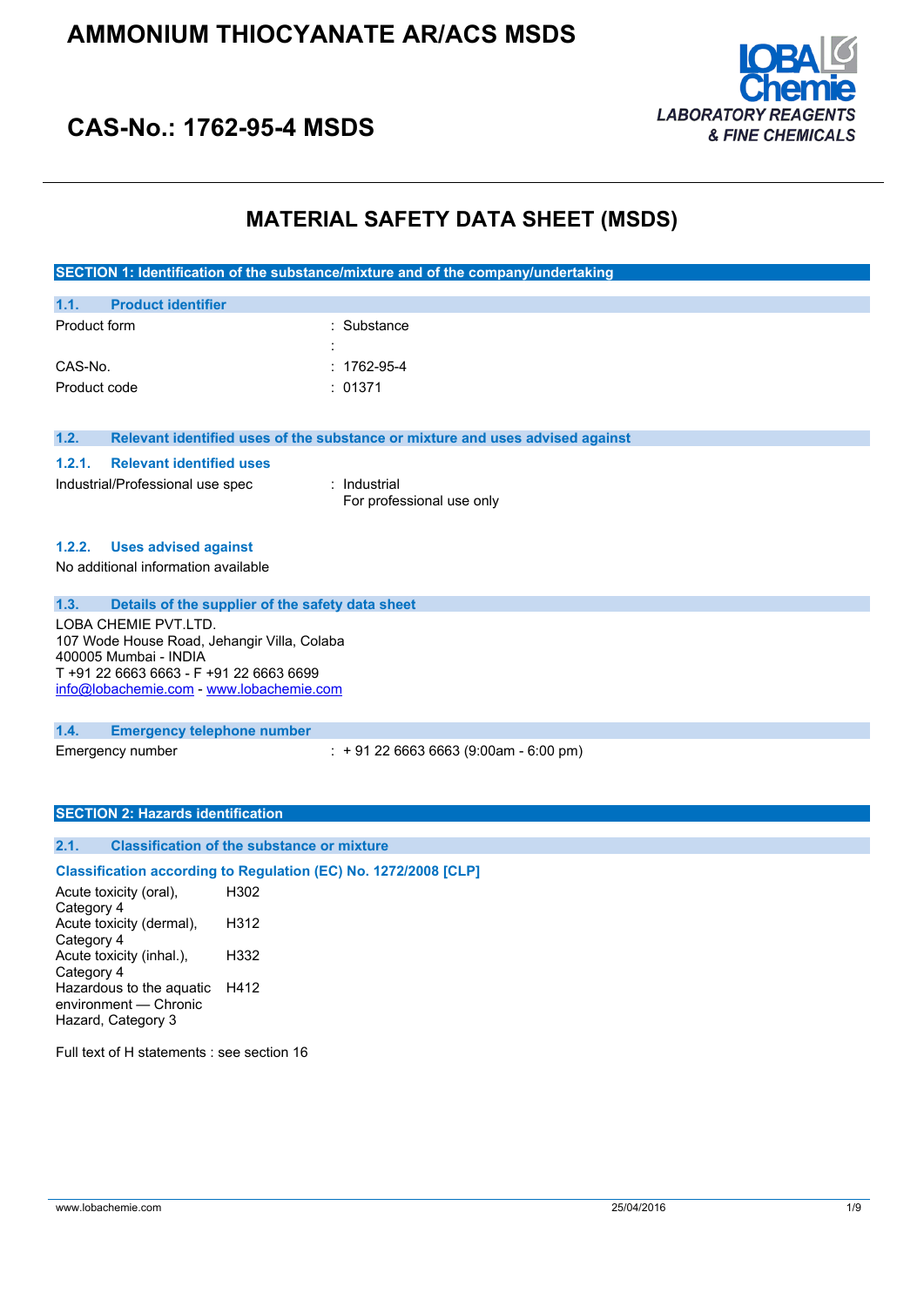Safety Data Sheet

**Classification according to Directive 67/548/EEC [DSD] or 1999/45/EC [DPD]**

Xn; R20 Xn; R21 Xn; R22 R52/53 R32 Full text of R-phrases: see section 16

#### **Adverse physicochemical, human health and environmental effects**

No additional information available

| 2.2.<br><b>Label elements</b>                              |                                                                                                                                               |
|------------------------------------------------------------|-----------------------------------------------------------------------------------------------------------------------------------------------|
| Labelling according to Regulation (EC) No. 1272/2008 [CLP] |                                                                                                                                               |
| Hazard pictograms (CLP)                                    | GHS07                                                                                                                                         |
| Signal word (CLP)                                          | : Warning                                                                                                                                     |
| Hazard statements (CLP)                                    | : H302+H312+H332 - Harmful if swallowed, in contact with skin or if inhaled<br>H412 - Harmful to aguatic life with long lasting effects.      |
| Precautionary statements (CLP)                             | $\therefore$ P273 - Avoid release to the environment.<br>P280 - Wear protective gloves, protective clothing, eye protection, face protection. |
| EUH-statements                                             | : EUH032 - Contact with acids liberates very toxic gas.                                                                                       |

#### **2.3. Other hazards**

No additional information available

|         | <b>SECTION 3: Composition/information on ingredients</b> |                               |  |
|---------|----------------------------------------------------------|-------------------------------|--|
|         |                                                          |                               |  |
| 3.1.    | <b>Substances</b>                                        |                               |  |
| Name    |                                                          | : AMMONIUM THIOCYANATE AR/ACS |  |
| CAS-No. |                                                          | : 1762-95-4                   |  |
|         |                                                          |                               |  |
|         |                                                          |                               |  |

Full text of R- and H-statements: see section 16

| 3.2.           | <b>Mixtures</b> |  |  |  |
|----------------|-----------------|--|--|--|
| Not applicable |                 |  |  |  |

| <b>SECTION 4: First aid measures</b>             |                                                                                                                                                  |     |
|--------------------------------------------------|--------------------------------------------------------------------------------------------------------------------------------------------------|-----|
| 4.1.<br><b>Description of first aid measures</b> |                                                                                                                                                  |     |
|                                                  |                                                                                                                                                  |     |
| First-aid measures after inhalation              | : Assure fresh air breathing. If breathing is difficult, remove victim to fresh air and keep<br>at rest in a position comfortable for breathing. |     |
| First-aid measures after skin contact            | : Get medical advice/attention. Wash with plenty of water Wash contaminated<br>clothing before reuse.                                            |     |
| www.lobachemie.com                               | 25/04/2016                                                                                                                                       | 2/9 |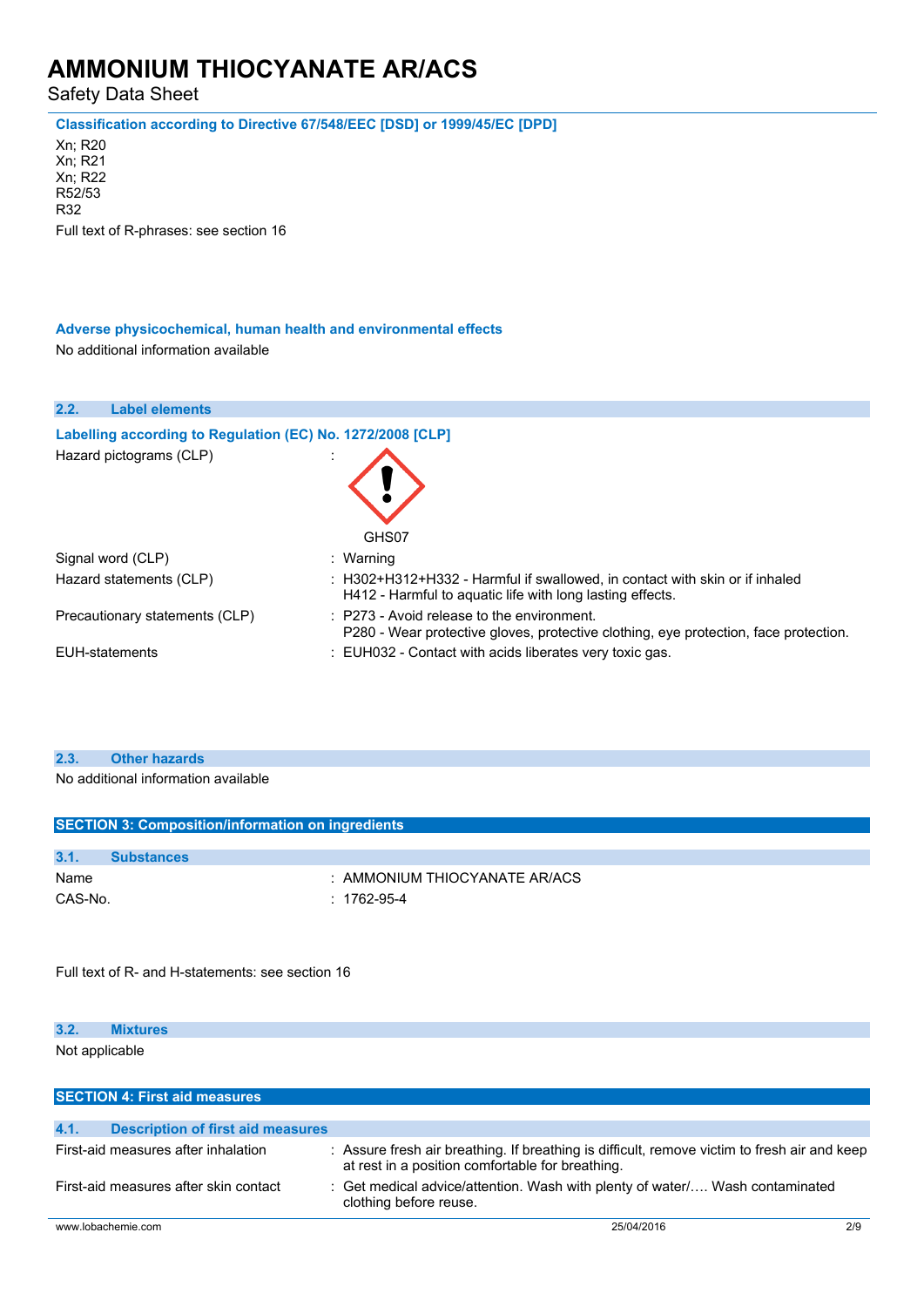## Safety Data Sheet

| First-aid measures after eye contact                                        | Rinse cautiously with water for several minutes. Remove contact lenses, if present<br>and easy to do. Continue rinsing. Get medical advice/attention.                           |
|-----------------------------------------------------------------------------|---------------------------------------------------------------------------------------------------------------------------------------------------------------------------------|
| First-aid measures after ingestion                                          | Rinse mouth. Call a POISON CENTER/doctor if you feel unwell.                                                                                                                    |
| 4.2.<br>Most important symptoms and effects, both acute and delayed         |                                                                                                                                                                                 |
| Symptoms/effects after inhalation                                           | : Harmful if inhaled.                                                                                                                                                           |
| Symptoms/effects after skin contact                                         | : Harmful in contact with skin.                                                                                                                                                 |
| Symptoms/effects after ingestion                                            | : Harmful if swallowed.                                                                                                                                                         |
| 4.3.                                                                        | Indication of any immediate medical attention and special treatment needed                                                                                                      |
| Treat symptomatically.                                                      |                                                                                                                                                                                 |
| <b>SECTION 5: Firefighting measures</b>                                     |                                                                                                                                                                                 |
| 5.1.<br><b>Extinguishing media</b>                                          |                                                                                                                                                                                 |
| Suitable extinguishing media                                                | : Carbon dioxide. Dry powder. Foam. Water spray.                                                                                                                                |
| Unsuitable extinguishing media                                              | : Do not use a heavy water stream.                                                                                                                                              |
| 5.2.<br>Special hazards arising from the substance or mixture               |                                                                                                                                                                                 |
| No additional information available                                         |                                                                                                                                                                                 |
| 5.3.<br><b>Advice for firefighters</b>                                      |                                                                                                                                                                                 |
| Protection during firefighting                                              | : Do not enter fire area without proper protective equipment, including respiratory<br>protection.                                                                              |
| <b>SECTION 6: Accidental release measures</b>                               |                                                                                                                                                                                 |
| 6.1.                                                                        | Personal precautions, protective equipment and emergency procedures                                                                                                             |
| 6.1.1.<br>For non-emergency personnel                                       |                                                                                                                                                                                 |
| <b>Emergency procedures</b>                                                 | : Evacuate unnecessary personnel.                                                                                                                                               |
| 6.1.2.<br>For emergency responders                                          |                                                                                                                                                                                 |
| Protective equipment                                                        | Use personal protective equipment as required.                                                                                                                                  |
| Emergency procedures                                                        | : Ventilate area.                                                                                                                                                               |
| 6.2.<br><b>Environmental precautions</b>                                    |                                                                                                                                                                                 |
| Avoid release to the environment.                                           |                                                                                                                                                                                 |
| 6.3.<br>Methods and material for containment and cleaning up                |                                                                                                                                                                                 |
| Methods for cleaning up                                                     | Soak up spills with inert solids, such as clay or diatomaceous earth as soon as<br>possible. On land, sweep or shovel into suitable containers.                                 |
| <b>Reference to other sections</b><br>6.4.                                  |                                                                                                                                                                                 |
| No additional information available                                         |                                                                                                                                                                                 |
| <b>SECTION 7: Handling and storage</b>                                      |                                                                                                                                                                                 |
| 7.1.<br><b>Precautions for safe handling</b>                                |                                                                                                                                                                                 |
| Precautions for safe handling                                               | : Avoid contact with skin and eyes. Do not breathe vapours. Avoid dust formation.                                                                                               |
| Hygiene measures                                                            | Do not eat, drink or smoke when using this product. Wash hands and other exposed<br>areas with mild soap and water before eating, drinking or smoking and when leaving<br>work. |
| 7.2.<br><b>Conditions for safe storage, including any incompatibilities</b> |                                                                                                                                                                                 |
| Storage conditions                                                          | : Store in a well-ventilated place. Keep container tightly closed.                                                                                                              |
| <b>Specific end use(s)</b><br>7.3.                                          |                                                                                                                                                                                 |
| No additional information available                                         |                                                                                                                                                                                 |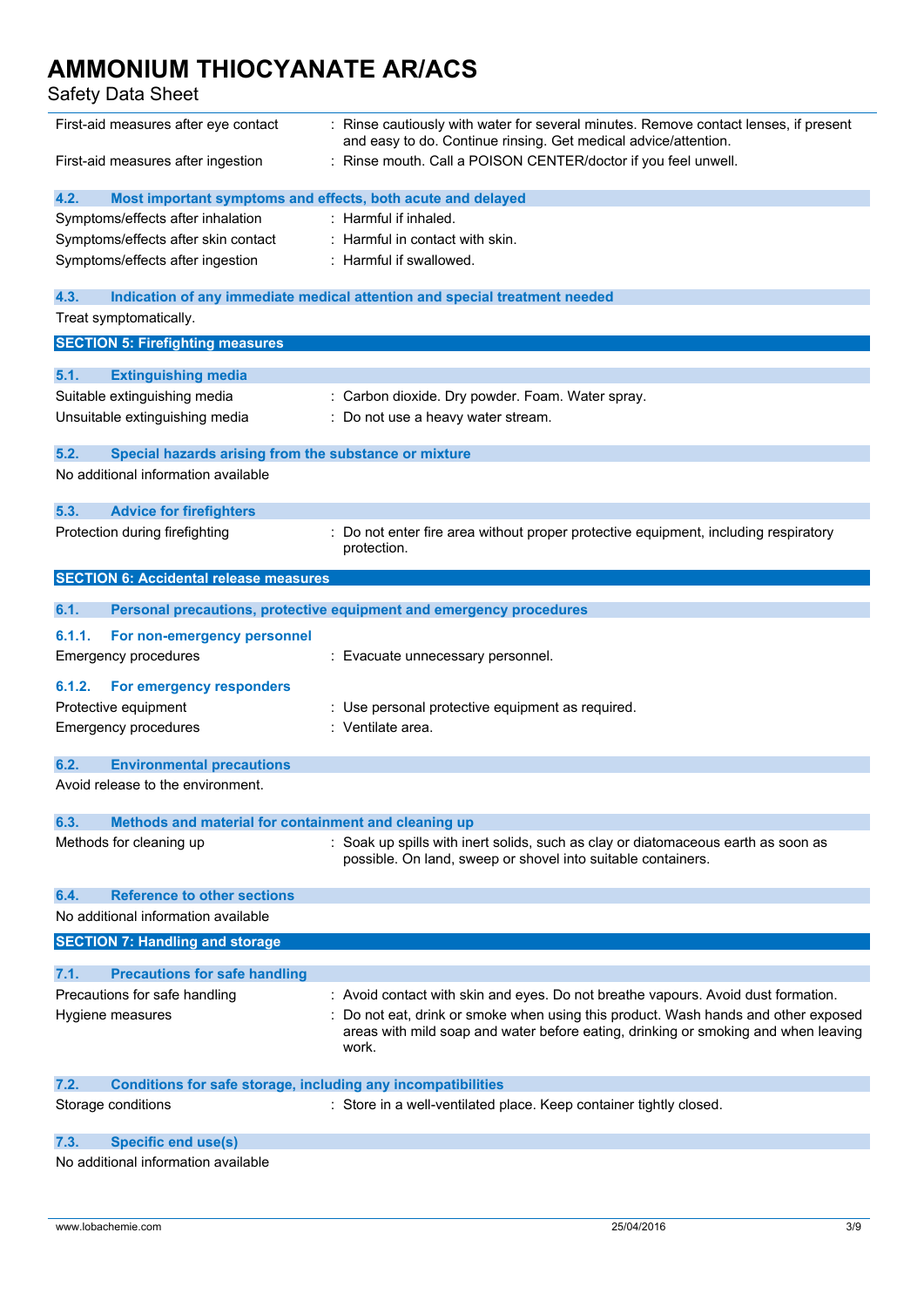Safety Data Sheet

**SECTION 8: Exposure controls/personal protection**

#### **8.1. Control parameters**

**8.2. Exposure controls**

No additional information available

| Hand protection                                               | : Protective gloves                                                |
|---------------------------------------------------------------|--------------------------------------------------------------------|
| Eye protection                                                | : Chemical goggles or safety glasses                               |
| Skin and body protection                                      | : Wear suitable protective clothing                                |
| Respiratory protection                                        | : [In case of inadequate ventilation] wear respiratory protection. |
| <b>SECTION 9: Physical and chemical properties</b>            |                                                                    |
| 9.1.<br>Information on basic physical and chemical properties |                                                                    |
| Physical state                                                | : Solid                                                            |
| Molecular mass                                                | : 76.12 g/mol                                                      |
| Colour                                                        | : White crystalline.                                               |
| Odour                                                         | : odourless.                                                       |
| Odour threshold                                               | : No data available                                                |
| pH                                                            | $: 4 - 5.5$                                                        |
| Relative evaporation rate (butylacetate=1)                    | : No data available                                                |
| Melting point                                                 | : $152 - 154$ °C                                                   |
| Freezing point                                                | : No data available                                                |
| Boiling point                                                 | : No data available                                                |
| Flash point                                                   | : No data available                                                |
| Auto-ignition temperature                                     | : No data available                                                |
| Decomposition temperature                                     | : No data available                                                |
| Flammability (solid, gas)                                     | : No data available                                                |
| Vapour pressure                                               | : No data available                                                |
| Relative vapour density at 20 °C                              | : No data available                                                |
| Relative density                                              | : No data available                                                |
| Density                                                       | : $1.15$ g/cm <sup>3</sup>                                         |
| Solubility                                                    | : Water: 76.1 g/l at 20 °C                                         |
| Log Pow                                                       | : No data available                                                |
| Viscosity, kinematic                                          | : No data available                                                |
| Viscosity, dynamic                                            | : No data available                                                |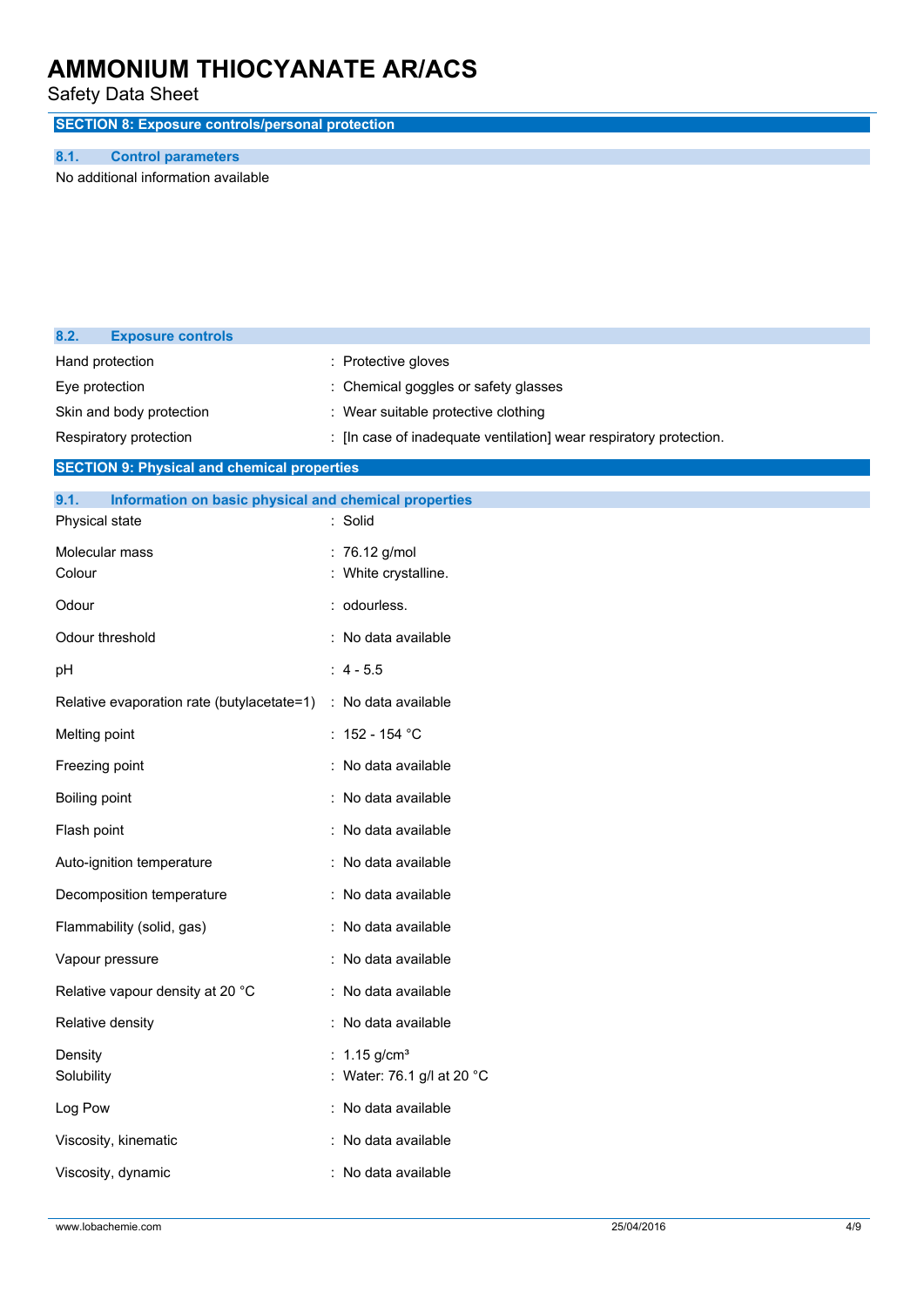#### Safety Data Sheet

| <b>Safety Data Sheet</b>                           |                                                                                                        |
|----------------------------------------------------|--------------------------------------------------------------------------------------------------------|
| <b>Explosive properties</b>                        | : No data available                                                                                    |
| Oxidising properties                               | : No data available                                                                                    |
| <b>Explosive limits</b>                            | : No data available                                                                                    |
| <b>Other information</b><br>9.2.                   |                                                                                                        |
| No additional information available                |                                                                                                        |
| <b>SECTION 10: Stability and reactivity</b>        |                                                                                                        |
| 10.1.<br><b>Reactivity</b>                         |                                                                                                        |
| No additional information available                |                                                                                                        |
| 10.2.<br><b>Chemical stability</b>                 |                                                                                                        |
| Stable under normal conditions.                    |                                                                                                        |
| 10.3.<br><b>Possibility of hazardous reactions</b> |                                                                                                        |
| No additional information available                |                                                                                                        |
| <b>Conditions to avoid</b><br>10.4.                |                                                                                                        |
| Direct sunlight. Air contact. Moisture.            |                                                                                                        |
| <b>Incompatible materials</b><br>10.5.             |                                                                                                        |
| No additional information available                |                                                                                                        |
| <b>Hazardous decomposition products</b><br>10.6.   |                                                                                                        |
| No additional information available                |                                                                                                        |
| <b>SECTION 11: Toxicological information</b>       |                                                                                                        |
|                                                    |                                                                                                        |
| Information on toxicological effects<br>11.1.      |                                                                                                        |
| Acute toxicity                                     | : Oral: Harmful if swallowed. Dermal: Harmful in contact with skin. Inhalation: Harmful<br>if inhaled. |
| Skin corrosion/irritation                          | : Not classified                                                                                       |
|                                                    | pH: 4 - 5.5                                                                                            |
| Serious eye damage/irritation                      | : Not classified                                                                                       |
| Respiratory or skin sensitisation                  | pH: 4 - 5.5<br>: Not classified                                                                        |
| Germ cell mutagenicity                             | : Not classified                                                                                       |
| Carcinogenicity                                    | : Not classified                                                                                       |
| Reproductive toxicity                              | : Not classified                                                                                       |
| STOT-single exposure                               | Not classified                                                                                         |
| STOT-repeated exposure                             | : Not classified                                                                                       |

Aspiration hazard **in the set of the set of the set of the set of the set of the set of the set of the set of the set of the set of the set of the set of the set of the set of the set of the set of the set of the set of th**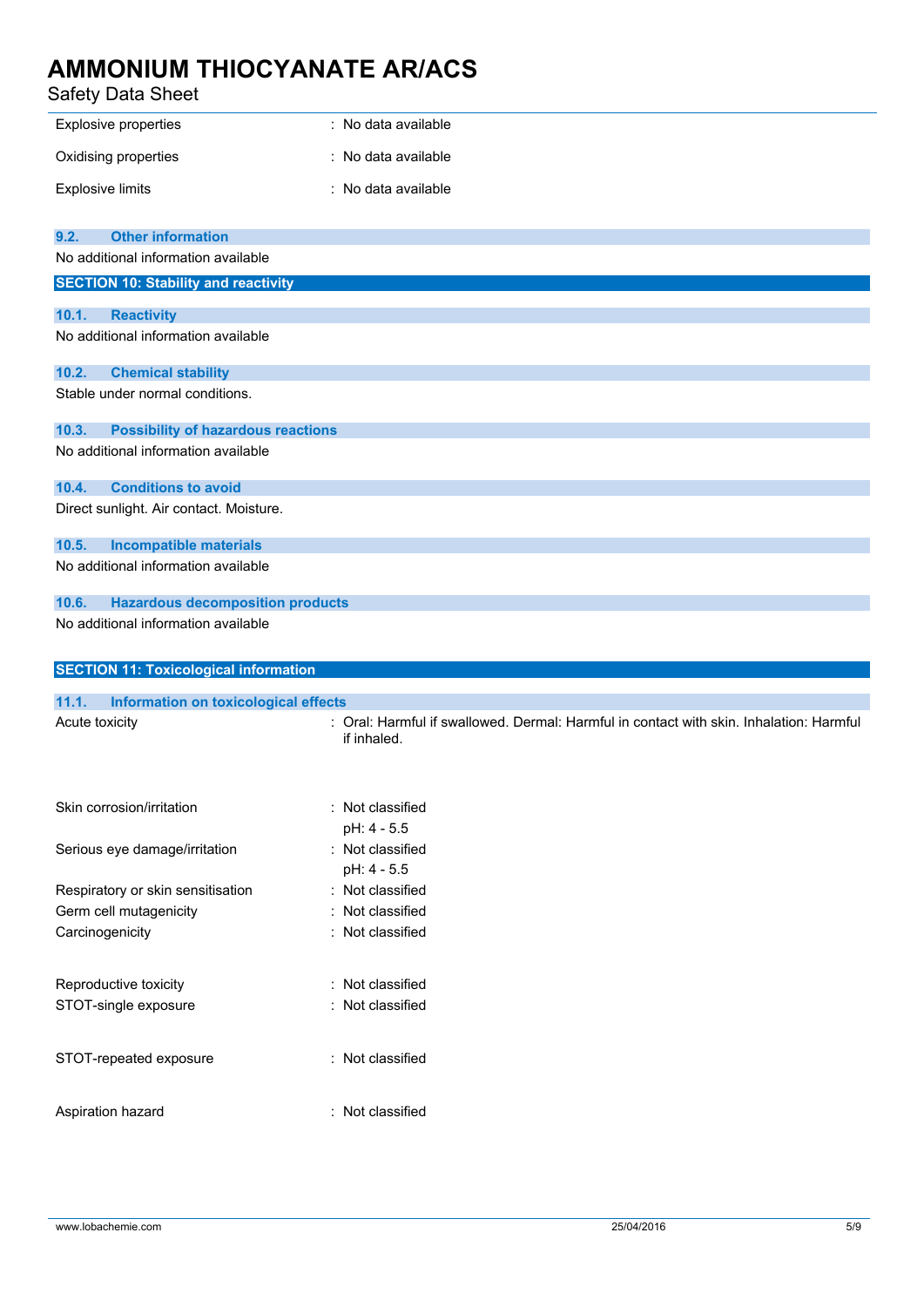Safety Data Sheet

Potential adverse human health effects and symptoms : Harmful if swallowed. Harmful in contact with skin.

| <b>SECTION 12: Ecological information</b> |                 |                                                           |  |
|-------------------------------------------|-----------------|-----------------------------------------------------------|--|
|                                           |                 |                                                           |  |
| 12.1.                                     | <b>Toxicity</b> |                                                           |  |
| Ecology - water                           |                 | : May cause long lasting harmful effects to aquatic life. |  |

| 12.2.<br><b>Persistence and degradability</b>      |                                                                                  |  |  |
|----------------------------------------------------|----------------------------------------------------------------------------------|--|--|
| <b>AMMONIUM THIOCYANATE AR/ACS (1762-95-4)</b>     |                                                                                  |  |  |
| Persistence and degradability                      | May cause long-term adverse effects in the environment.                          |  |  |
|                                                    |                                                                                  |  |  |
| 12.3.<br><b>Bioaccumulative potential</b>          |                                                                                  |  |  |
| No additional information available                |                                                                                  |  |  |
|                                                    |                                                                                  |  |  |
| 12.4.<br><b>Mobility in soil</b>                   |                                                                                  |  |  |
| No additional information available                |                                                                                  |  |  |
| 12.5.<br><b>Results of PBT and vPvB assessment</b> |                                                                                  |  |  |
| No additional information available                |                                                                                  |  |  |
| <b>Other adverse effects</b><br>12.6.              |                                                                                  |  |  |
| No additional information available                |                                                                                  |  |  |
| <b>SECTION 13: Disposal considerations</b>         |                                                                                  |  |  |
| 13.1.<br><b>Waste treatment methods</b>            |                                                                                  |  |  |
| Product/Packaging disposal                         | Dispose of contents/container to hazardous or special waste collection point, in |  |  |
| recommendations                                    | accordance with local, regional, national and/or international regulation.       |  |  |
| <b>SECTION 14: Transport information</b>           |                                                                                  |  |  |
|                                                    |                                                                                  |  |  |
| In accordance with ADR / RID / IMDG / IATA / ADN   |                                                                                  |  |  |
|                                                    |                                                                                  |  |  |
| 14.1.<br><b>UN number</b><br>UN-No. (ADR)          |                                                                                  |  |  |
| UN-No. (IMDG)                                      | : Not applicable<br>Not applicable                                               |  |  |
| UN-No. (IATA)                                      | Not applicable                                                                   |  |  |
| UN-No. (ADN)                                       | Not applicable                                                                   |  |  |
| UN-No. (RID)                                       | Not applicable                                                                   |  |  |
|                                                    |                                                                                  |  |  |
| 14.2.<br><b>UN proper shipping name</b>            |                                                                                  |  |  |
| Proper Shipping Name (ADR)                         | Not applicable                                                                   |  |  |
| Proper Shipping Name (IMDG)                        | Not applicable                                                                   |  |  |
| Proper Shipping Name (IATA)                        | Not applicable                                                                   |  |  |
| Proper Shipping Name (ADN)                         | Not applicable                                                                   |  |  |
| Proper Shipping Name (RID)                         | : Not applicable                                                                 |  |  |

| <b>Transport hazard class(es)</b> |
|-----------------------------------|
|-----------------------------------|

**ADR**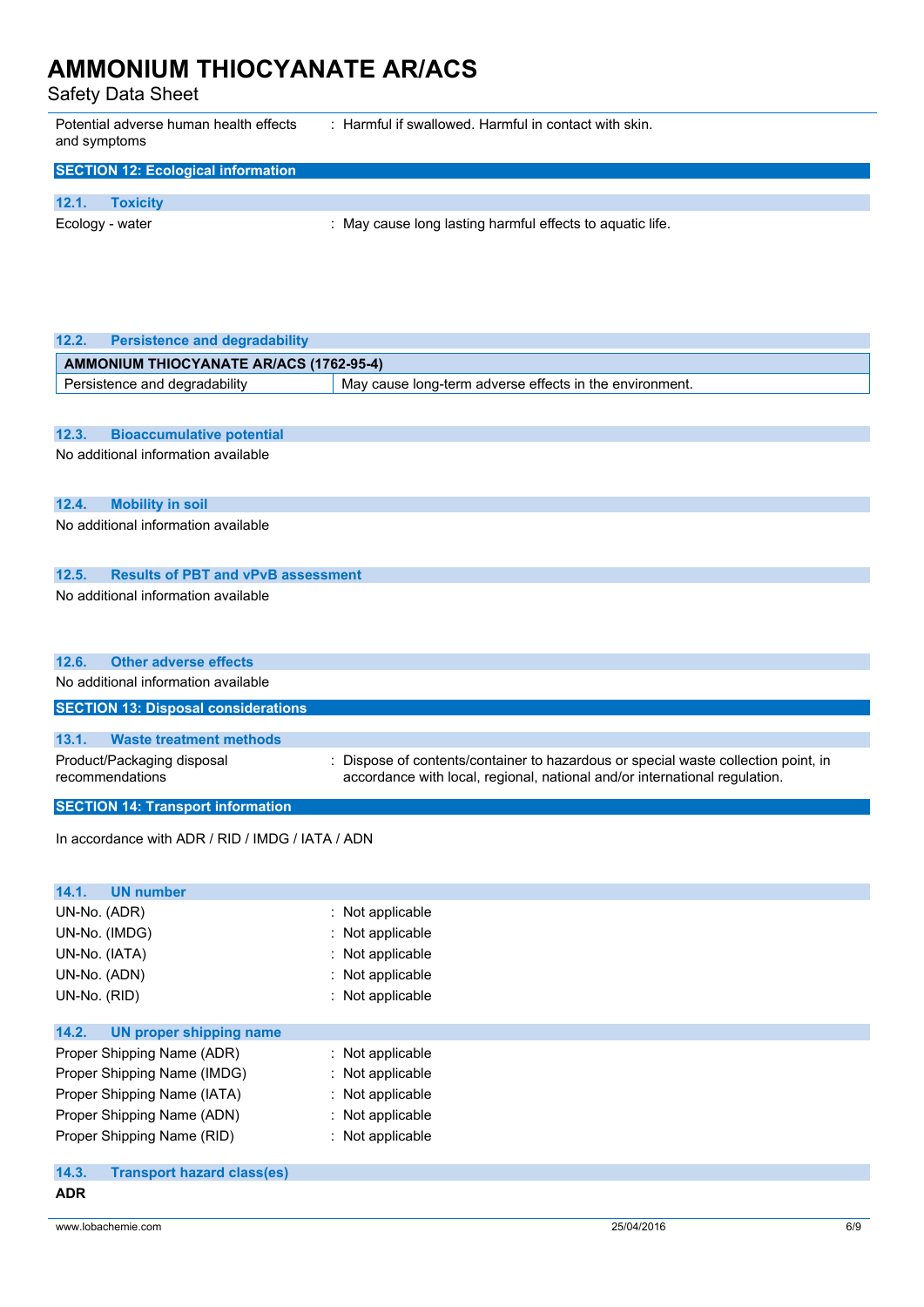Safety Data Sheet

| Salely Dala Sheet                            |                                                                          |
|----------------------------------------------|--------------------------------------------------------------------------|
| Transport hazard class(es) (ADR)             | : Not applicable                                                         |
| <b>IMDG</b>                                  |                                                                          |
| Transport hazard class(es) (IMDG)            | : Not applicable                                                         |
| <b>IATA</b>                                  |                                                                          |
| Transport hazard class(es) (IATA)            | : Not applicable                                                         |
| <b>ADN</b>                                   |                                                                          |
| Transport hazard class(es) (ADN)             | : Not applicable                                                         |
| <b>RID</b>                                   |                                                                          |
| Transport hazard class(es) (RID)             | : Not applicable                                                         |
| 14.4.<br><b>Packing group</b>                |                                                                          |
| Packing group (ADR)                          | : Not applicable                                                         |
| Packing group (IMDG)                         | Not applicable                                                           |
| Packing group (IATA)                         | Not applicable                                                           |
| Packing group (ADN)                          | Not applicable                                                           |
| Packing group (RID)                          | : Not applicable                                                         |
| <b>Environmental hazards</b><br>14.5.        |                                                                          |
| Dangerous for the environment                | : No                                                                     |
| Marine pollutant                             | : No                                                                     |
| Other information                            | : No supplementary information available                                 |
| <b>Special precautions for user</b><br>14.6. |                                                                          |
| - Overland transport                         |                                                                          |
| No data available                            |                                                                          |
| - Transport by sea                           |                                                                          |
| No data available                            |                                                                          |
| - Air transport                              |                                                                          |
| No data available                            |                                                                          |
| - Inland waterway transport                  |                                                                          |
| No data available                            |                                                                          |
| - Rail transport                             |                                                                          |
| No data available                            |                                                                          |
| 14.7.                                        | Transport in bulk according to Annex II of MARPOL 73/78 and the IBC Code |
| Not applicable                               |                                                                          |

#### Not applicable

#### **SECTION 15: Regulatory information**

**15.1. Safety, health and environmental regulations/legislation specific for the substance or mixture**

#### **15.1.1. EU-Regulations**

#### No REACH Annex XVII restrictions

AMMONIUM THIOCYANATE AR/ACS is not on the REACH Candidate List AMMONIUM THIOCYANATE AR/ACS is not on the REACH Annex XIV List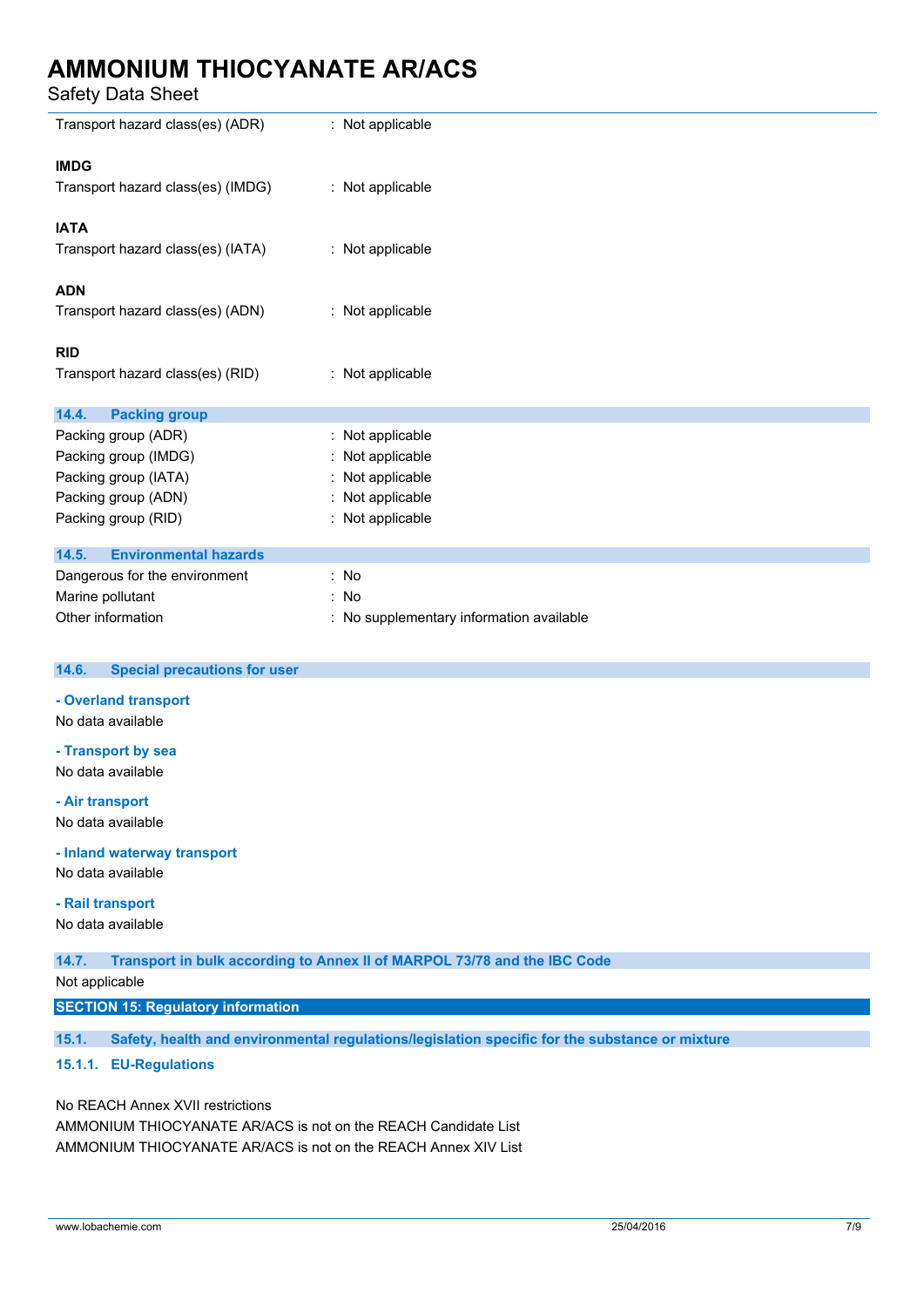#### **15.1.2. National regulations**

| Germany                                                                                 |                                                                                                                                                                                        |
|-----------------------------------------------------------------------------------------|----------------------------------------------------------------------------------------------------------------------------------------------------------------------------------------|
| Reference to AwSV                                                                       | : Water hazard class (WGK) 1, low hazard to water (Classification according to AwSV;<br>ID No. 1442)                                                                                   |
| 12th Ordinance Implementing the Federal<br>Immission Control Act - 12. BlmSchV          | : Is not subject of the 12. BlmSchV (Hazardous Incident Ordinance)                                                                                                                     |
| <b>Netherlands</b>                                                                      |                                                                                                                                                                                        |
| SZW-lijst van kankerverwekkende stoffen : The substance is not listed                   |                                                                                                                                                                                        |
| SZW-lijst van mutagene stoffen                                                          | : The substance is not listed                                                                                                                                                          |
| NIET-limitatieve lijst van voor de<br>voortplanting giftige stoffen – Borstvoeding      | $:$ The substance is not listed                                                                                                                                                        |
| NIET-limitatieve lijst van voor de<br>voortplanting giftige stoffen -<br>Vruchtbaarheid | $\therefore$ The substance is not listed                                                                                                                                               |
| NIET-limitatieve lijst van voor de<br>voortplanting giftige stoffen - Ontwikkeling      | : The substance is not listed                                                                                                                                                          |
| <b>Denmark</b>                                                                          |                                                                                                                                                                                        |
| Recommendations Danish Regulation                                                       | : Young people below the age of 18 years are not allowed to use the product<br>Pregnant/breastfeeding women working with the product must not be in direct<br>contact with the product |

### **15.2. Chemical safety assessment**

No additional information available

**SECTION 16: Other information**

#### Full text of R-, H- and EUH-statements:

| Acute Tox. 4 (Dermal)     | Acute toxicity (dermal), Category 4                                                          |  |  |
|---------------------------|----------------------------------------------------------------------------------------------|--|--|
| Acute Tox. 4 (Inhalation) | Acute toxicity (inhal.), Category 4                                                          |  |  |
| Acute Tox. 4 (Oral)       | Acute toxicity (oral), Category 4                                                            |  |  |
| Aquatic Chronic 3         | Hazardous to the aquatic environment — Chronic Hazard, Category 3                            |  |  |
| H302                      | Harmful if swallowed.                                                                        |  |  |
| H312                      | Harmful in contact with skin.                                                                |  |  |
| H332                      | Harmful if inhaled.                                                                          |  |  |
| H412                      | Harmful to aquatic life with long lasting effects.                                           |  |  |
| <b>EUH032</b>             | Contact with acids liberates very toxic gas.                                                 |  |  |
| <b>R20</b>                | Harmful by inhalation                                                                        |  |  |
| R <sub>21</sub>           | Harmful in contact with skin                                                                 |  |  |
| R <sub>22</sub>           | Harmful if swallowed                                                                         |  |  |
| R32                       | Contact with acids liberates very toxic gas                                                  |  |  |
| R52/53                    | Harmful to aquatic organisms, may cause long-term adverse effects in the aquatic environment |  |  |
|                           |                                                                                              |  |  |